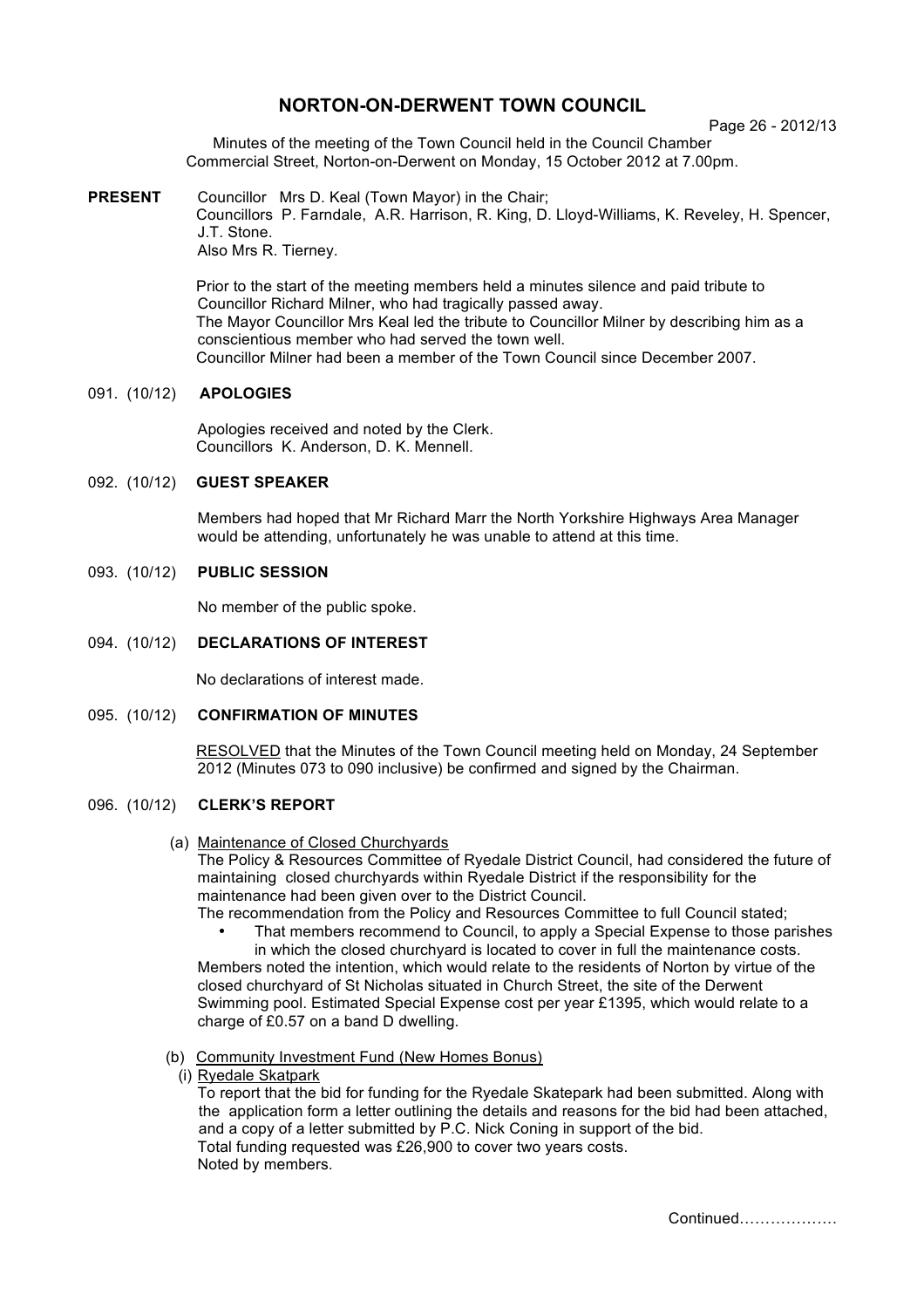## 096. (10/12) **CLERK'S REPORT** (continued)

- (b) Community Investment Fund (New Homes Bonus)
	- (ii) Town Entrance Signs

To report that the bid for funding for the Town Signs had been submitted. Along with the application form a letter outlining the details of the bid had been attached. Total funding requested was £6,326 Noted by members.

For both of the above projects all of the District Councillors for Norton, and Malton for the Skatepark bid, had received in full the details of the bids.

(iii) Future for the New Homes Bonus

The Policy and Resources Committee of Ryedale District Council had considered how best the allocation of funding from the New Homes bonus could be spent next year. The recommendation from the Policy and Resources Committee to full Council stated;

That Council be recommended to approve in principle that the entire allocation of £439,779 is ringfenced into a Ryedale Development Fund for spending on projects which deliver or protect employment within Ryedale. The allocation of this funding to be made by Council based on recommendations from the Policy and Resources Committee.

Members noted the proposal with disappointment.

(c) Vacancy in the Office of Town Councillor

To report that as no electors had asked for an election members were free to co-opt to fill the vacancy in West Ward.

If an election had been called the estimated cost would have been between £6000 and £7000.

## 097. (10/12) **TOWN MAYOR/CHAIRMANS REPORT**

(a) The Mayor reported on her attendance at;

- A meeting of Ryedale Link with the York & North Yorkshire Health Trust, at which the future for Malton Hospital was debated. The proposal from the Health Trust was to reduce the number of hours the minor injuries unit was open and also possibly reduce the number of beds available. Noted by members.
	- (b) The Mayor reported that the date and venue for the Civic Service was to be Advent Sunday, the 2 of December 2012 at 10am, and was to be held at Trinity Chapel, Commercial Street.
	- (c) Arrangements for Remembrance Sunday were to be that the Mayor attended the wreath laying at the War Memorial in Malton, Councillor Stone was to attend and lay the wreath at St. Peter's Church, and it was hoped that Councillor Anderson would do the same at Old Malton Priory.

## 098. (10/12) **FINANCIAL MATTERS**

- (a) Accounts paid and for payment The Clerk reported that accounts nos. 118 to 130 inclusive, amounting to £8200.84, had been paid since the last meeting of the Council. RESOLVED that account nos. 131 to 136 inclusive, amounting to £8080.57 be paid. Cheques were drawn and signed accordingly.
- (b) Financial report The Clerk's financial report for the period 01.09.12 to 30.09.12 was received.
- (c) Budgetary monitoring The Clerk's report for the period ending 30 September 2012 was received.

Continued……………….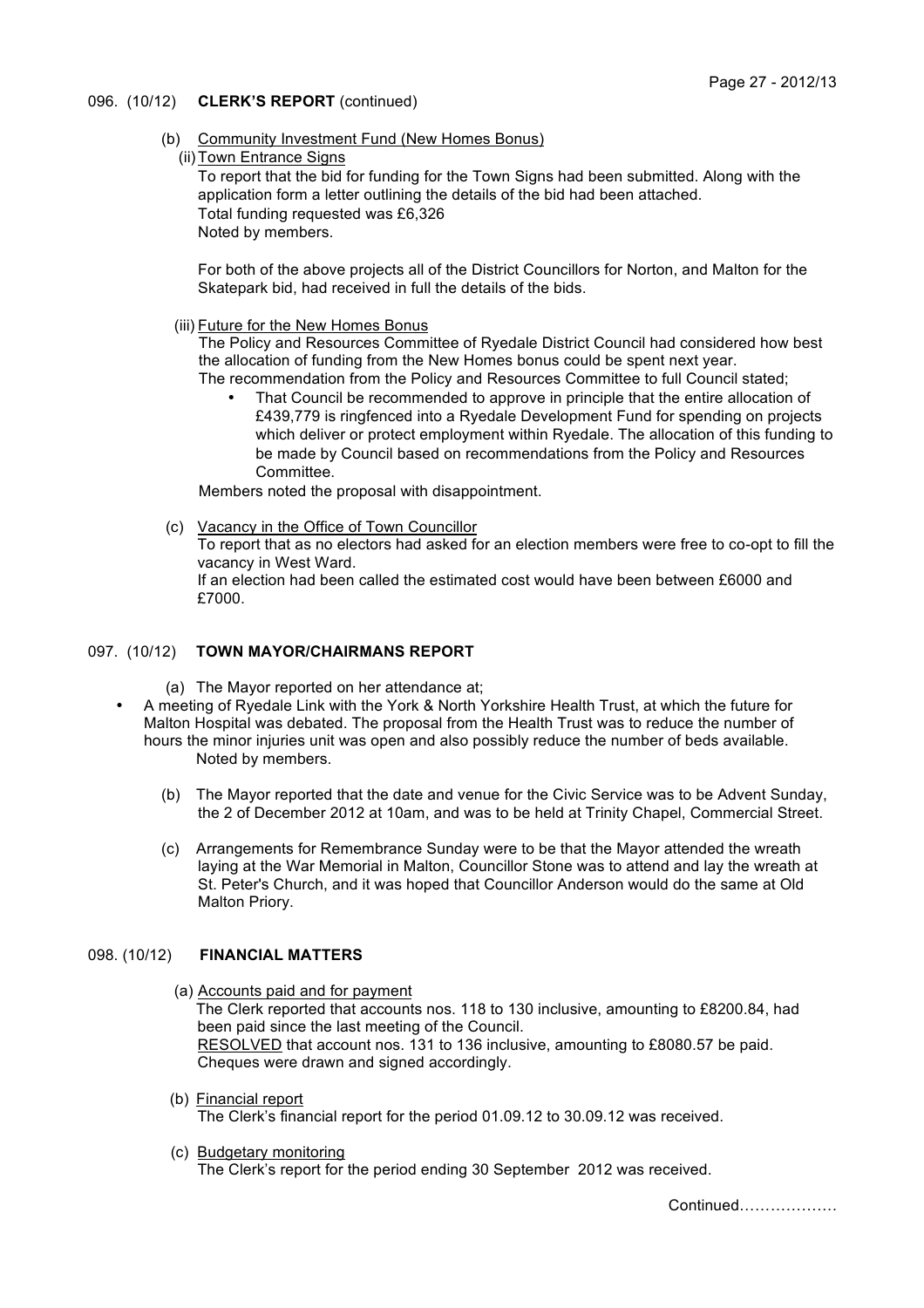### 099. (10/12) **PLANNING MATTERS**

 (a) Planning applications referred to the Town Council by Ryedale District Council, for comment and/or recommendation were dealt with as follows: -

12/00910/HOUSE Erection of single storey rear extension to form home office, w.c. and garden room. 177 Welham Road, Norton. For Mr & Mrs A Priestley RESOLVED Recommend Approval.

(b) Planning decisions notified by Ryedale District Council:

## Approved

12/00737/HOUSE Erection of conservatory to south elevation. The Old Pottery, St Nicholas Street, Norton.

# To Appeal<br>12/00580/FUL

Siting of container for storage of washing equipment and container as a workers shelter, erection of car port to provide area for valeting/polishing of cars, display of 2no no illuminated signs advertising the services available, display of 2no non illuminated static site name signs and erection of entrance and exit gates - part retrospective (revised details to refusal 11/01335/FUL dated 14.03.2012) 5 Church Street, Norton.

## 100. (10/12) **BULB PLANTING: LANGTON ROAD**

Members considered the planting of spring bulbs in the grass verge in Langton Road between the 30mph sign and the junction to Bazley's Lane. RESOLVED to agree the planting of bulbs, with an allocation of no more than £600 to be spent on the purchasing the bulbs. The planting to be done in memory of both Councillor Mrs Denniss and Councillor Milner.

Malton and Norton Tidy Group had agreed to assist with the planting as had Norton College. The Clerk to arrange for the grass verge to be cut as soon as possible.

## 101. (10/12) **MALTON MUSEUM FOUNDATION**

Members considered a nomination of Councillor to serve as the Town Council's representative on the Malton Museum Committee. RESOLVED that Councillor Stone represent the Town Council on the Malton Museum Committee.

### 102. (10/12) **NORTON OPEN FOR BUSINESS CAMPAIGN**

Members were to consider a request to support the advertising of the 'Norton Open For Business' campaign. This was now on hold, with the possibility of some promotion being done for Christmas.

## 103. (10/12) **ASSISTANCE FOR THE CLERK**

Members considered the appointment of an assistant to work with the Clerk. It was agreed in principle that an assistant was required and that an appointment for 16hrs a week would be an appropriate number of hours. The Clerk to work out the details for a job description and pay scale, this item then to be looked at in detail by the Council.

> Continued………………. Page 29 - 2012/13